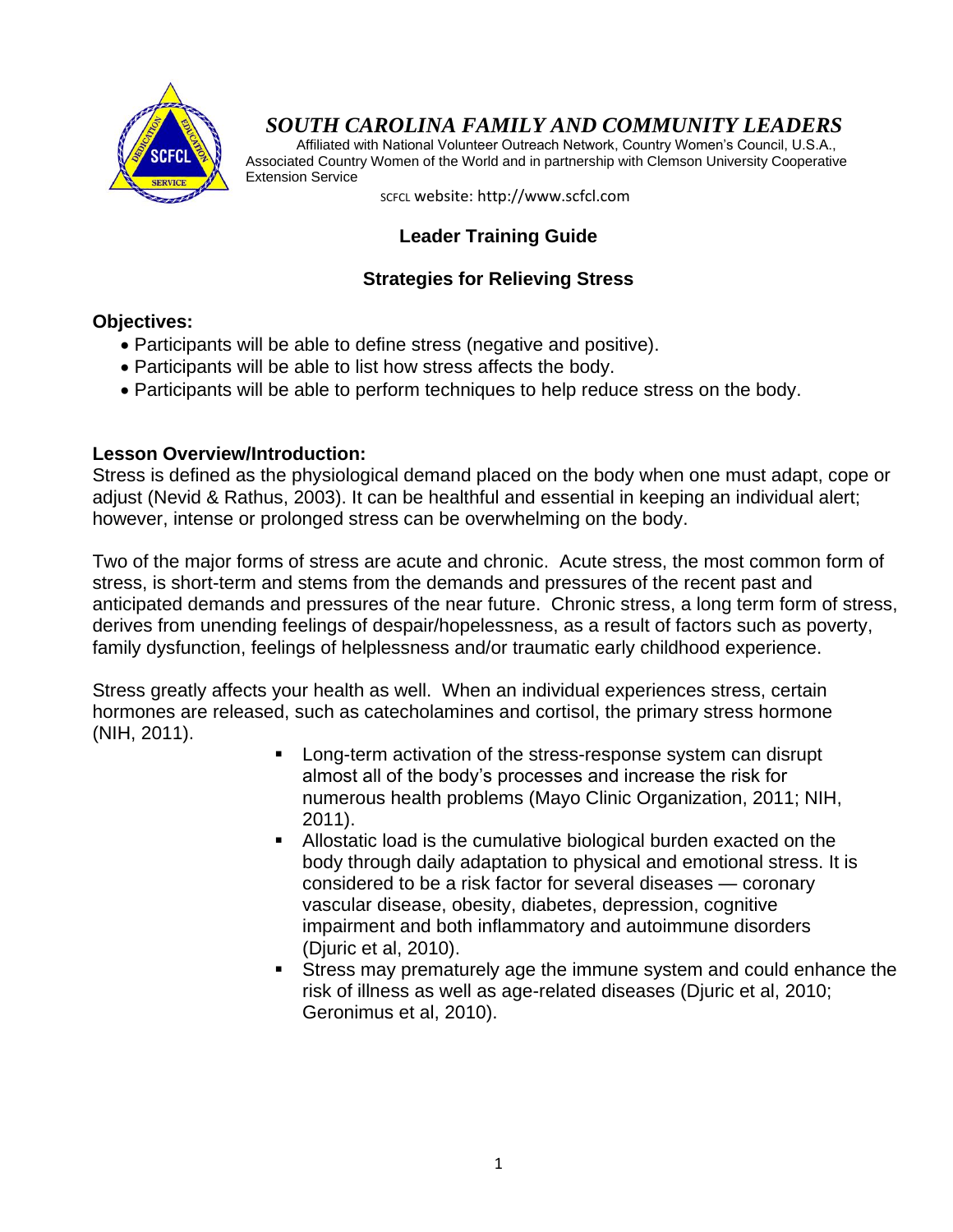#### **Lesson:**

#### **Activities to help reduce stress**

The effects of stress tend to build up over time. Taking practical steps to maintain your health and outlook can reduce or prevent these effects. The following are some tips that may help you to cope with stress:

- Seek help from a qualified mental health care provider if you are overwhelmed, feel you cannot cope, have suicidal thoughts, or are using drugs or alcohol to cope.
- Get proper health care for existing or new health problems.
- Stay in touch with people who can provide emotional and other support. Ask for help from friends, family, and community or religious organizations to reduce stress due to work burdens or family issues, such as caring for a loved one.
- Recognize signs of your body's response to stress, such as difficulty sleeping, increased alcohol and other substance use, being easily angered, feeling depressed, and having low energy.
- Set priorities-decide what must get done and what can wait, and learn to say no to new tasks if they are putting you into overload.
- Note what you have accomplished at the end of the day, not what you have been unable to do.
- Avoid dwelling on problems. If you can't do this on your own, seek help from a qualified mental health professional who can guide you.
- Exercise regularly-just 30 minutes per day of gentle walking can help boost mood and reduce stress.
- Schedule regular times for healthy and relaxing activities.
- Explore stress coping programs, which may incorporate meditation, yoga, tai chi, or other gentle exercises.

#### **Lesson Summary:**

Stress not properly dealt with can lead to serious chronic illnesses. Performing simple activities to greatly decrease the effects stress has on the body.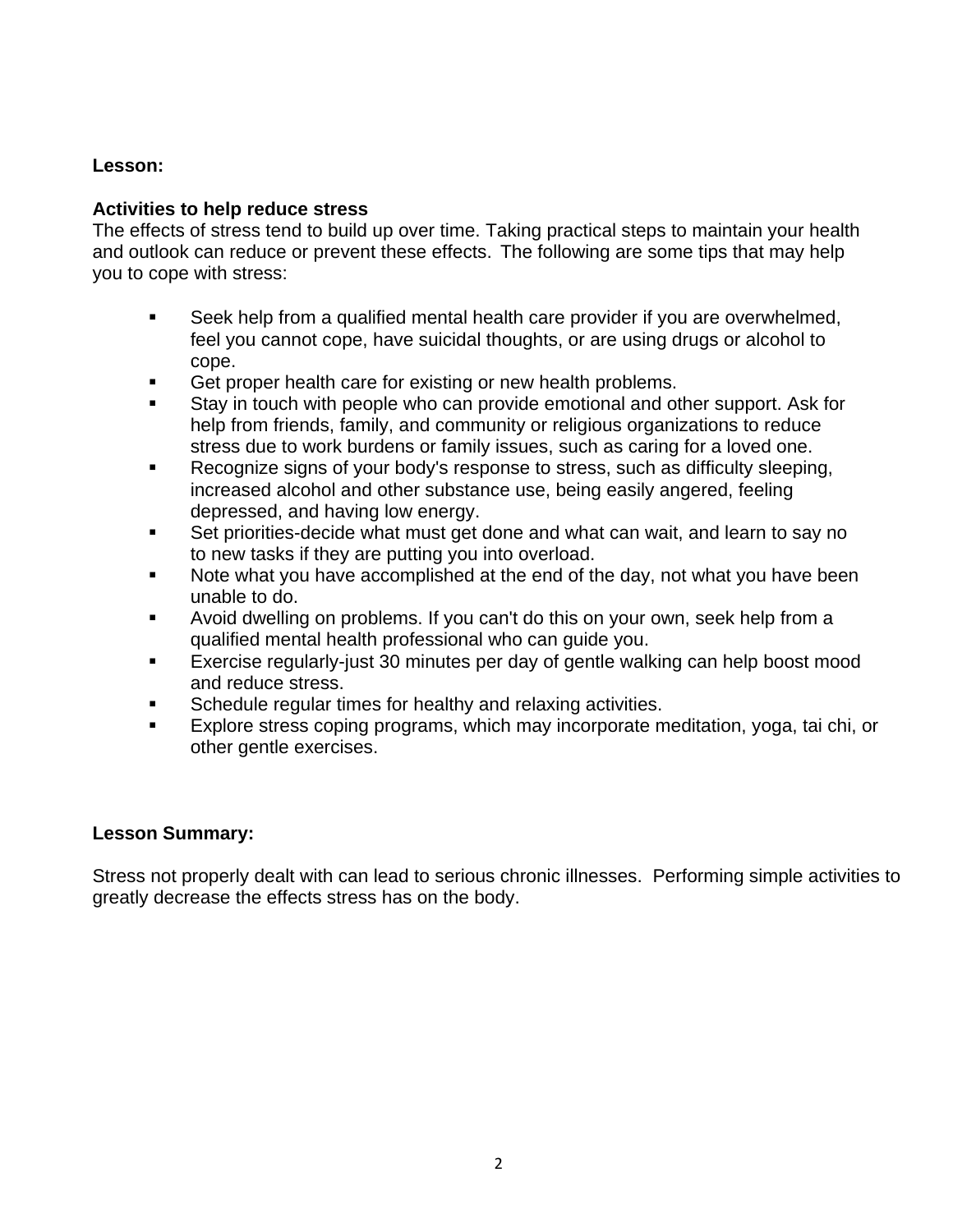## **Suggested Activities**:

Group will perform simple yoga exercises to clear the mind and relax the body to help reduce the effects of stress.



# Toe Squat Exercise

- 1. Tuck your toes under your feet.
- 2. Lean back so your bottom is balanced on your heels.
- 3. Feel a stretch in the arches of the feet and the toe joints.
- 4. Focus on lengthening your spine so that it is straight, and bring attention to your breath.
- 5. Remain here for 1 minute.

# Down Dog (Adho Mukha Svanasana)



- 1. Inhale to a flat back and step back to downward dog, holding for 1 minute.
- 2. Let energy flow through your arms and out through the sit bones.
- 3. Keep your neck long and draw your shoulders away from the ears.